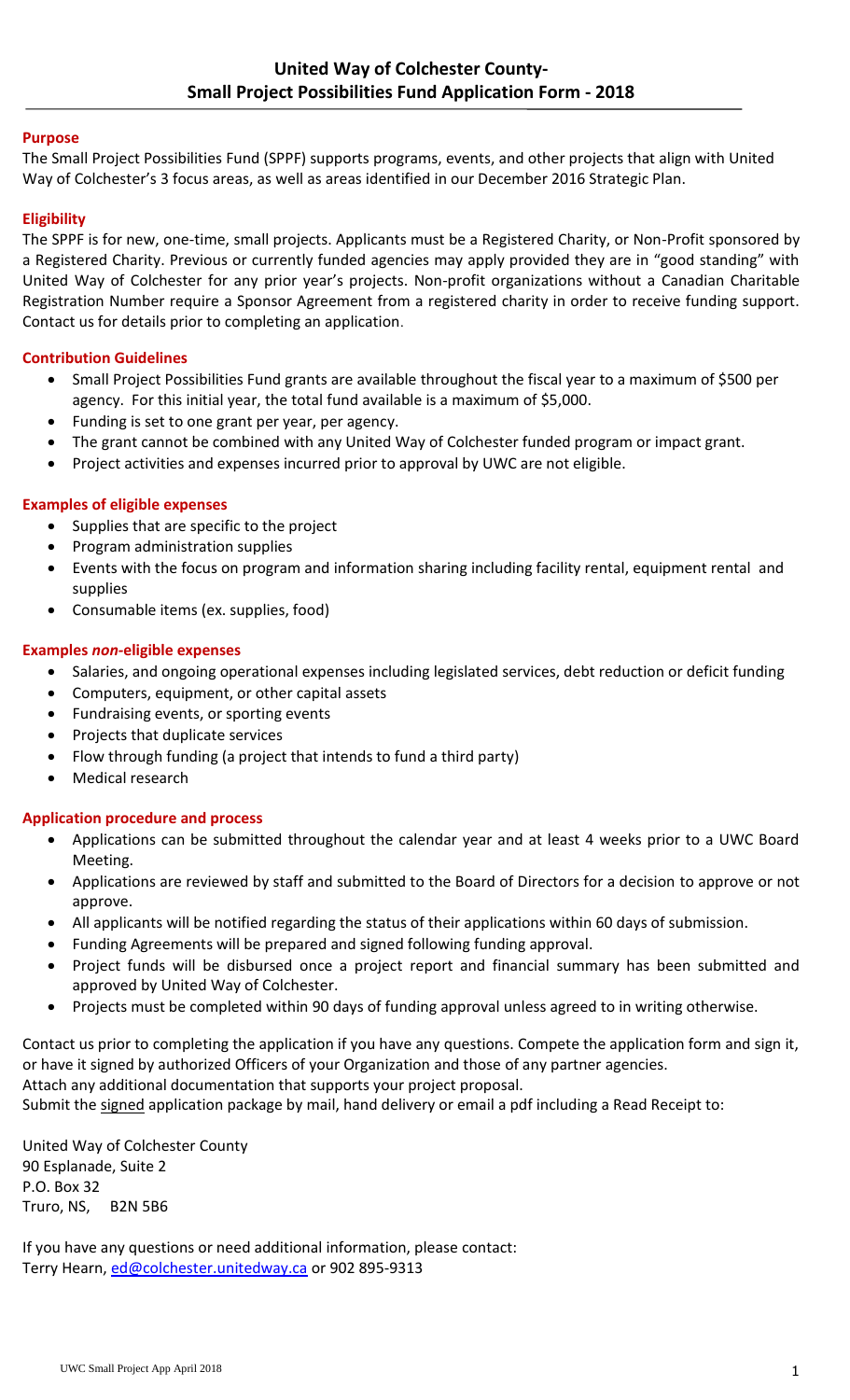## **I. Organization Information**

| <b>Agency/Organization Name</b>                                                                                      | <b>Charitable Registration Number or that</b><br>of your sponsoring organization |  |  |
|----------------------------------------------------------------------------------------------------------------------|----------------------------------------------------------------------------------|--|--|
| Mailing Address (include postal code)                                                                                |                                                                                  |  |  |
| <b>Public Telephone #</b>                                                                                            |                                                                                  |  |  |
| <b>Primary Contact Person:</b>                                                                                       | <b>Position within Organization:</b>                                             |  |  |
| <b>Email Address:</b>                                                                                                | <b>Website:</b>                                                                  |  |  |
| <b>Total Amount of Funding Requested</b><br>Maximum is \$500 per agency per year (do not<br>include any HST rebate): | <b>Date of Application:</b>                                                      |  |  |
| Please indicate where the project will be delivered. I.e. what community and specific<br>location.                   |                                                                                  |  |  |
| Have you received funding (program funding, impact grants, etc.) from United Way of                                  |                                                                                  |  |  |
| Colchester County previously? If yes when was the last time?                                                         |                                                                                  |  |  |

# **II. United Way of Colchester County and your project/program**

United Way focuses its funding to invest in resources that impact key issues in Colchester County to allow us to make a measureable difference in the community.

| Please select all of the following focus areas that reflect your project/program:                                                |  |  |  |  |  |
|----------------------------------------------------------------------------------------------------------------------------------|--|--|--|--|--|
| $\Box$ From poverty to possibility                                                                                               |  |  |  |  |  |
| $\Box$ Moving people out of poverty                                                                                              |  |  |  |  |  |
| $\Box$ Meeting basic human needs (e.g. food, shelter, jobs)                                                                      |  |  |  |  |  |
| $\Box$ Healthy people, strong communities                                                                                        |  |  |  |  |  |
| $\Box$ Improving access to social and health related support services                                                            |  |  |  |  |  |
| Supporting resident and community engagement                                                                                     |  |  |  |  |  |
| Supporting community integration and settlement                                                                                  |  |  |  |  |  |
| $\Box$ All that kids can be                                                                                                      |  |  |  |  |  |
| Improving access to early childhood learning and development programs<br>Helping kids do well in school and complete high school |  |  |  |  |  |
| Making the healthy transition into adulthood and post-secondary<br>education                                                     |  |  |  |  |  |

# **III. Supporting Documentation**

#### **All supporting documentation must be included with your application or it will not be processed. Please check off all documents that you have included.**

Budget, if not able to fit in the allocated space in Section VI Copies of quotes for project assets – see Section VI of application Financial Statement from last completed fiscal year and year-to-date for current fiscal If required, research on community need for project/program Other information that may support the application (optional) Sponsor Agreement - Non-profit organizations without a Canadian Charitable Registration Number require a Non-Profit Sponsor Agreement – contact us for details

Please note - additional information may be requested upon review of the application.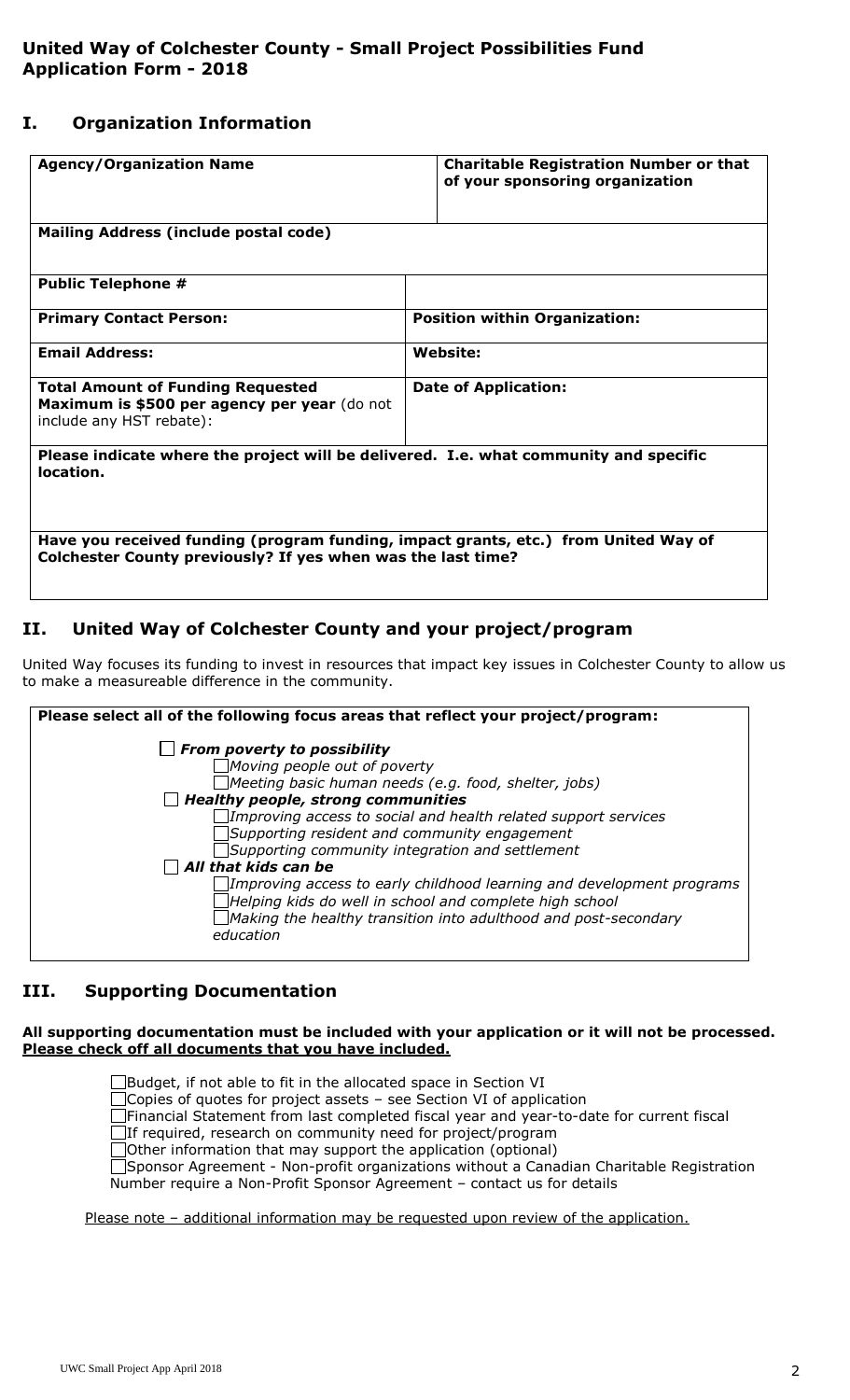# **IV. Project Information**

**Project Name/Description**

**What is the purpose of your Project?**

**What goals do you want to achieve by offering this project?**

**How will your project have a positive impact in the community?**

#### **What are the start and end dates for your project?**

**How will you evaluate your project? How will you know it is a success?** *(e.g. surveys, interviews, number of participants).*

## **V. Community Partners/Collaboration Opportunities**

United Way of Colchester County believes in mobilizing collective action and inspiring people to come together to make a lasting difference in Colchester County.

**Please identify current organizations involved in this project and other organizations that could potentially collaborate to create this project and what their roles would be.**

**Volunteers can be vital for non-profits to ensure a project succeeds. Please indicate the projected number of volunteers you envision being involved and their role in the project.**